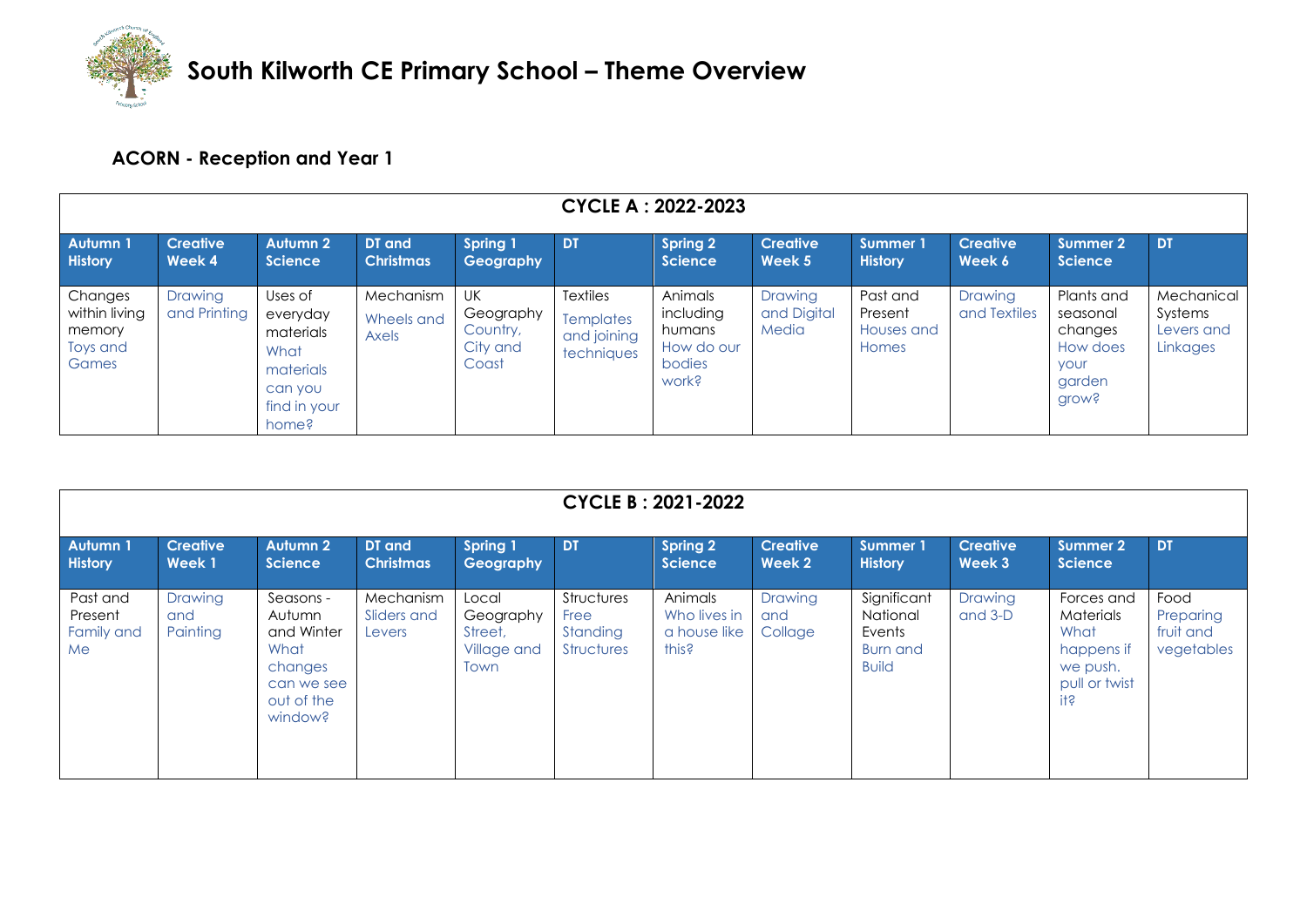

## **SAPLINGS – Years 2 and 3**

|                                                       | <b>CYCLE A: 2022-2023</b> |                                     |                                            |                                                                |                                                                   |                                                                                                   |                                 |                                                             |                           |                                                                                                                         |                                                                                         |  |
|-------------------------------------------------------|---------------------------|-------------------------------------|--------------------------------------------|----------------------------------------------------------------|-------------------------------------------------------------------|---------------------------------------------------------------------------------------------------|---------------------------------|-------------------------------------------------------------|---------------------------|-------------------------------------------------------------------------------------------------------------------------|-----------------------------------------------------------------------------------------|--|
| Autumn 1<br><b>History</b>                            | <b>Creative</b><br>Week 4 | Autumn 2<br><b>Science</b>          | DT and<br><b>Christmas</b>                 | Spring 1<br>Geography                                          | <b>DT</b>                                                         | <b>Spring 2</b><br><b>Science</b>                                                                 | <b>Creative</b><br>Week 5       | Summer 1<br><b>History</b>                                  | <b>Creative</b><br>Week 6 | Summer 2<br><b>Science</b>                                                                                              | <b>DT</b>                                                                               |  |
| Significant<br>People<br><b>Missions</b><br>and Moons | Drawing<br>and Printing   | Light<br>What<br>makes a<br>shadow? | Mechanical<br>Systems<br><b>Pneumatics</b> | World<br>Geography<br>Deserts,<br>Oceans<br>and<br>Rainforests | Electrical<br>Systems<br>Simple<br>Programmi<br>ng and<br>Control | Animals<br>including<br>humans<br>How have<br>animals<br>adapted to<br>live in the<br>rainforest? | Drawing<br>and Digital<br>Media | Anglo-<br>Saxons and<br>Vikings<br>Invaders<br>and Settlers | Drawing<br>and Textiles   | Plants and<br>living things<br>and their<br>habitats<br>How can<br>plants and<br>organisms<br>survive in<br>the desert? | <b>Structures</b><br>Shell<br><b>Structures</b><br>using<br>Computer<br>Aided<br>Design |  |

| <b>CYCLE B: 2021-2022</b>                                     |                            |                                                                                                                                                     |                                   |                                                          |                                              |                                                                                        |                           |                                                |                           |                                                                  |                                                     |
|---------------------------------------------------------------|----------------------------|-----------------------------------------------------------------------------------------------------------------------------------------------------|-----------------------------------|----------------------------------------------------------|----------------------------------------------|----------------------------------------------------------------------------------------|---------------------------|------------------------------------------------|---------------------------|------------------------------------------------------------------|-----------------------------------------------------|
| <b>Autumn1</b><br><b>History</b>                              | <b>Creative</b><br>Week 1  | <b>Autumn 2</b><br><b>Science</b>                                                                                                                   | DT and<br><b>Christmas</b>        | <b>Spring 1</b><br>Geography                             | <b>DT</b>                                    | <b>Spring 2</b><br><b>Science</b>                                                      | <b>Creative</b><br>Week 2 | Summer 1<br><b>History</b>                     | <b>Creative</b><br>Week 3 | <b>Summer 2</b><br><b>Science</b>                                | <b>DT</b>                                           |
| Significant<br>Local<br>Events<br><b>Rules and</b><br>Schools | Drawing<br>and<br>Painting | Rocks How<br>are rocks<br>different?<br>Uses of<br>Everyday<br>Materials<br>How do you<br>choose a<br>suitable<br>material to<br>build a<br>bridge? | Structures<br>Shell<br>structures | UK<br>Geography<br>Locality,<br>Landscapes<br>and Rivers | Food<br><b>Healthy</b><br>and varied<br>diet | Plants and<br>Animals<br>including<br>humans<br>How do<br>living things<br><b>Grow</b> | Drawing<br>and<br>Collage | Roman<br><b>Britain</b><br>Romans<br>and Celts | Drawing<br>and 3-D        | Forces and<br>Magnets:<br>Why do<br>magnets<br>attract<br>metal? | <b>Textiles</b><br>2-D shape<br>to $3-D$<br>product |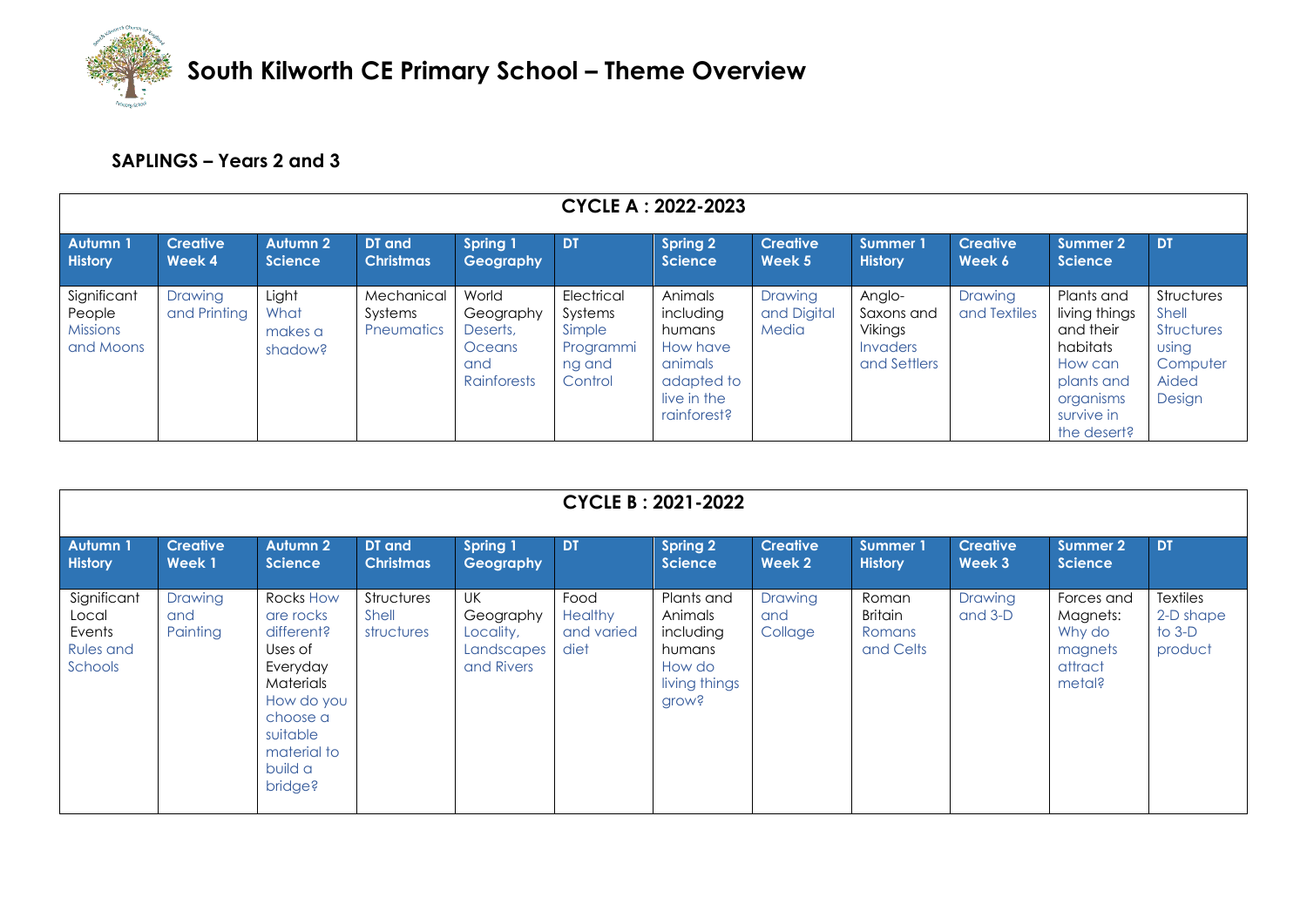

## **TALL OAKS – Years 4, 5 and 6**

| <b>CYCLE A: 2022-2023</b>           |                            |                                                                                                                    |                                                             |                                                                        |                                                               |                                                                          |                                 |                                                    |                           |                                                                                   |                                              |
|-------------------------------------|----------------------------|--------------------------------------------------------------------------------------------------------------------|-------------------------------------------------------------|------------------------------------------------------------------------|---------------------------------------------------------------|--------------------------------------------------------------------------|---------------------------------|----------------------------------------------------|---------------------------|-----------------------------------------------------------------------------------|----------------------------------------------|
| <b>Autumn 1</b><br><b>History</b>   | <b>Creative</b><br>Week 4  | <b>Autumn 2</b><br><b>Science</b>                                                                                  | DT and<br><b>Christmas</b>                                  | <b>Spring 1</b><br>Geography                                           | <b>DT</b>                                                     | <b>Spring 2</b><br><b>Science</b>                                        | <b>Creative</b><br>Week 5       | Summer 1<br><b>History</b>                         | <b>Creative</b><br>Week 6 | <b>Summer 2</b><br><b>Science</b>                                                 | <b>DT</b>                                    |
| Ancient<br>Egypt<br>Wax and<br>Wane | Drawing<br>and<br>Printing | Electricity<br>What are the<br>components<br>of an<br>electrical<br>circuit?<br>Light<br>How does<br>light travel? | Electrical<br>Systems<br>Simple<br>circuits and<br>switches | North and<br>South<br>America<br>Weather,<br>Climate<br>and<br>Season. | <b>Textiles</b><br>Combining<br>different<br>fabric<br>shapes | Forces<br>What affect<br>do forces<br>have on<br>the world<br>around us? | Drawing<br>and Digital<br>Media | Non-<br>European<br>Study<br>Africa and<br>Slavery | Drawing<br>and Textiles   | Evolution<br>and<br>Inheritance<br>How do<br>living things<br>adapt over<br>time? | Mechanical<br>Systems<br>Pulleys or<br>Gears |

|                                                 | <b>CYCLE B: 2021-2022</b>         |                                                                                    |                                                   |                                                    |                                                                      |                                                                                                                                                                                |                                  |                                                                     |                           |                                                                                      |                                   |  |  |
|-------------------------------------------------|-----------------------------------|------------------------------------------------------------------------------------|---------------------------------------------------|----------------------------------------------------|----------------------------------------------------------------------|--------------------------------------------------------------------------------------------------------------------------------------------------------------------------------|----------------------------------|---------------------------------------------------------------------|---------------------------|--------------------------------------------------------------------------------------|-----------------------------------|--|--|
| <b>Autumn1</b><br><b>History</b>                | <b>Creative</b><br><b>Week1</b>   | <b>Autumn 2</b><br><b>Science</b>                                                  | DT and<br><b>Christmas</b>                        | <b>Spring 1</b><br>Geography                       | <b>DT</b>                                                            | <b>Spring 2</b><br><b>Science</b>                                                                                                                                              | <b>Creative</b><br>Week 2        | <b>Summer 1</b><br><b>History</b>                                   | <b>Creative</b><br>Week 3 | <b>Summer 2</b><br><b>Science</b>                                                    | <b>DT</b>                         |  |  |
| Ancient<br>Greece<br>Achievements<br>and Legacy | <b>Drawing</b><br>and<br>Painting | Properties<br>and<br>changes of<br>materials<br>How do I<br>separate a<br>mixture? | Food<br>Celebrating<br>culture and<br>seasonality | The World<br>Trade,<br>Resources<br>and<br>Economy | Electrical<br>Systems<br>More<br>complex<br>switches<br>and circuits | Animals<br>and<br>humans<br>How do our<br>lifestyle<br>choices<br>affect our<br>circulatory<br>system?<br>Living Things<br>How can<br>we<br>categorise<br>different<br>plants? | <b>Drawing</b><br>and<br>Collage | Chronological<br>Study World<br>War II<br>Conflict and<br>Suffering | Drawing<br>and 3-D        | Earth and<br>Space<br>What is the<br>role of the<br>Earth in the<br>solar<br>system? | Structures<br>Frame<br>structures |  |  |